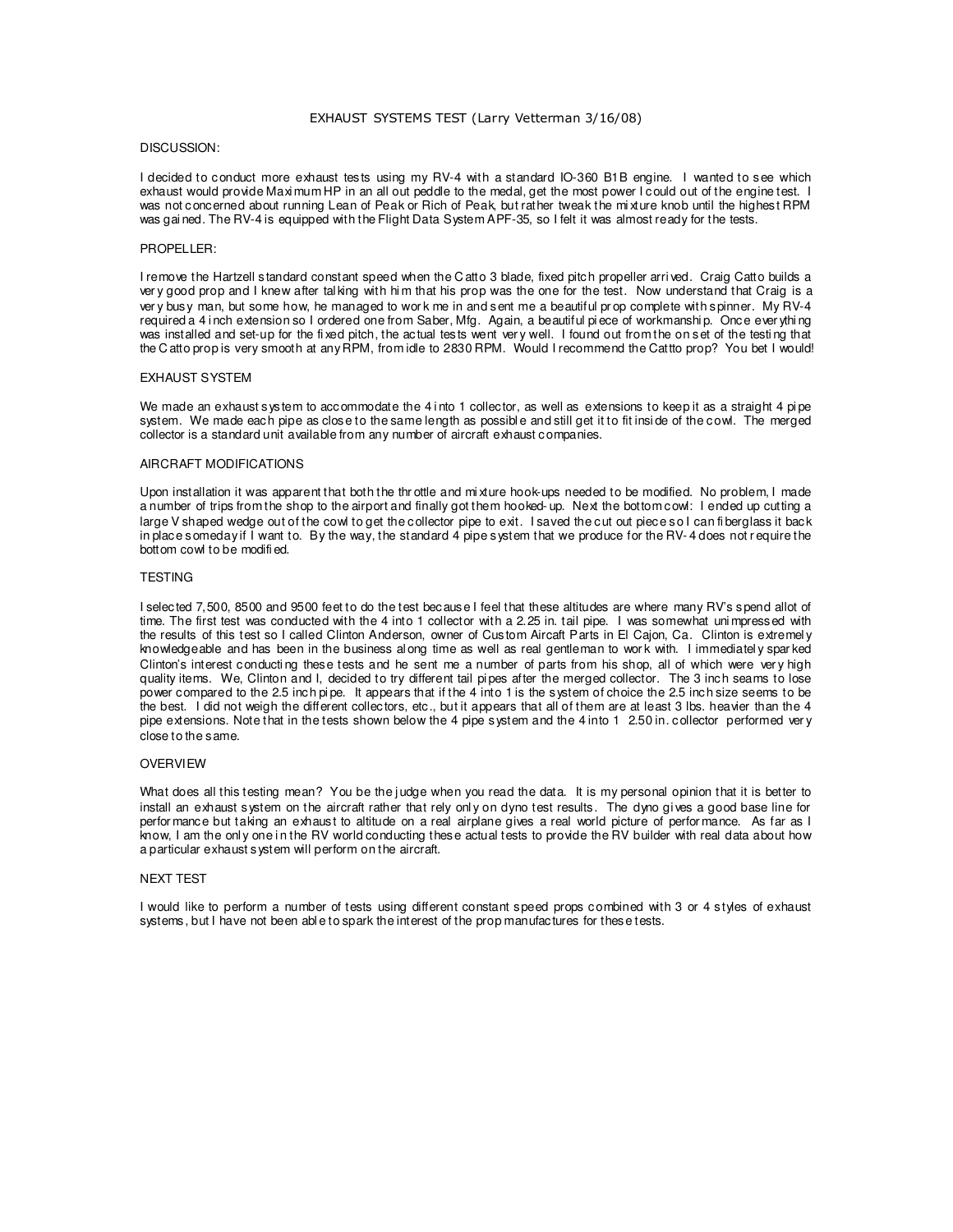|                                                                                                       | 7500 ft. altitude 8500 ft. altitude 9500 ft. altitude |  |      |  |      |
|-------------------------------------------------------------------------------------------------------|-------------------------------------------------------|--|------|--|------|
| RPM                                                                                                   | 2750                                                  |  | 2760 |  | 2760 |
| MP                                                                                                    | 23.6                                                  |  | 22.8 |  | 22.1 |
| 8HP                                                                                                   | 82                                                    |  | 80   |  | 78   |
| IAS                                                                                                   | 178                                                   |  | 177  |  | 176  |
| TAS                                                                                                   | 208                                                   |  | 212  |  | 213  |
| Test #2 4 into 1 collector with 2.25 in to 3.0 in. cone<br>Climb RPM at 120 mph IAS= 2330RPM          |                                                       |  |      |  |      |
| RPM                                                                                                   | 2780                                                  |  | 2780 |  | 2750 |
| MΡ                                                                                                    | 23.8                                                  |  | 22.9 |  | 22.2 |
| %HP                                                                                                   | - 84                                                  |  | 82   |  | 79   |
| IAS                                                                                                   | 186                                                   |  | 180  |  | 178  |
| TAS                                                                                                   | 215                                                   |  | 212  |  | 212  |
|                                                                                                       |                                                       |  |      |  |      |
| Test #3 4 into 1 collector with 2.50 in. collector and tail pipe<br>Climb RPM at 120 mph IAS= 2330RPM |                                                       |  |      |  |      |
| RPM                                                                                                   | 2810                                                  |  | 2800 |  | 2800 |
| MP                                                                                                    | 23.9                                                  |  | 23.1 |  | 22.4 |
| %HP                                                                                                   | 86                                                    |  | 84   |  | 80   |
| IAS                                                                                                   | 187                                                   |  | 185  |  | 180  |
| TAS                                                                                                   | 216                                                   |  | 216  |  | 215  |
| Test#4 4 into 1 collector with 3.0 in pipe<br>Climb RPM at 120mph IAS=2360                            |                                                       |  |      |  |      |
| RPM                                                                                                   | 2780                                                  |  | 2740 |  | 2750 |
| MΡ                                                                                                    | 23.7                                                  |  | 22.8 |  | 22.0 |
| %HP                                                                                                   | 84                                                    |  | 81   |  | 78   |
| IAS                                                                                                   | 181                                                   |  | 173  |  | 172  |
| TAS                                                                                                   | 212                                                   |  | 206  |  | 208  |
| Test #5 4 pipe system<br>Climb RPM at 120 mph IAS= 2370                                               |                                                       |  |      |  |      |
| RPM                                                                                                   | 2830                                                  |  | 2810 |  | 2800 |
| MP                                                                                                    | 23.9                                                  |  | 23.2 |  | 22.3 |
| %HP                                                                                                   | 86                                                    |  | 84   |  | 79   |
| IAS                                                                                                   | 186                                                   |  | 184  |  | 180  |
| TAS                                                                                                   | 216                                                   |  | 218  |  | 216  |
|                                                                                                       |                                                       |  |      |  |      |

Test #1 4 into 1 collector with 2.25 in. collector and tail pipe. Climb RPM at 120 mph IAS= 2330RPM

# DATA